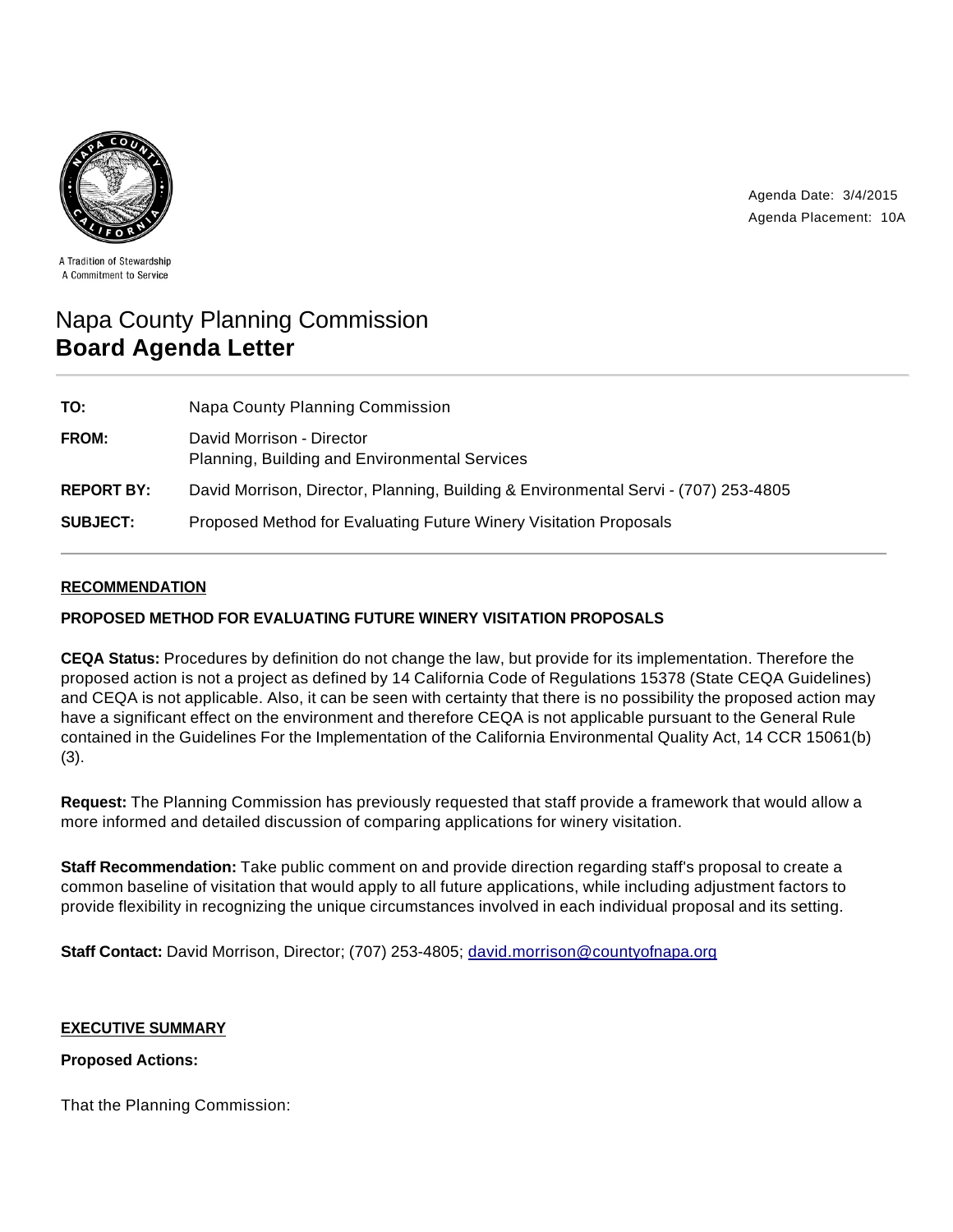- 1. Accept staff presentation;
- 2. Take public comments;
- 3. Provide direction to staff regarding the proposed approach for evaluating visitation; and
- 4. Direct staff to bring any revisions to the approach back at a future date for further review.

#### **Discussion:**

Over the past year, the Planning Commission has worked to find the appropriate balance between the needs of small wineries that increasingly rely on direct-to-consumer marketing, and the policy goals of ensuring that activities such as marketing remain subordinate to the primary agricultural use. To date, they have relied on the policies and ordinances of Napa County in defining this balance.

However, the WDO guidelines as written are imprecise in that they do not provide any specific means for quantifying either remoteness or production, and/or do not indicate how these criteria relate to marketing and visitation proposals. The vague language does not provide clarity for staff in how to analyze projects for consistency with the guidelines. It also creates uncertainty for both the applicant and the public in giving any indication of what will be approved or denied. Finally, the guidelines do not provide any meaningful guidance to the Planning Commission in how to weigh these factors and come to a decision on what visitation and marketing programs are in the public interest.

Staff recommends a new approach that combines a common baseline of visitation that would apply to all future applications, while providing adjustment factors to providing flexibility in recognizing the unique circumstances involved in each individual proposal and its setting.

#### **FISCAL IMPACT**

Is there a Fiscal Impact? No

#### **ENVIRONMENTAL IMPACT**

ENVIRONMENTAL DETERMINATION: Procedures by definition do not change the law, but provide for its implementation. Therefore the proposed action is not a project as defined by 14 California Code of Regulations 15378 (State CEQA Guidelines) and CEQA is not applicable. Also, it can be seen with certainty that there is no possibility the proposed action may have a significant effect on the environment and therefore CEQA is not applicable pursuant to the General Rule contained in the Guidelines For the Implementation of the California Environmental Quality Act, 14 CCR 15061(b)(3).

#### **BACKGROUND AND DISCUSSION**

The following General Plan policies are relevant to this issue:

Policy AG/LU-1: Agriculture and related activities are the primary land uses in Napa County.

Policy AG/LU-2: "Agriculture" is defined as the raising of crops, trees, and livestock; the production and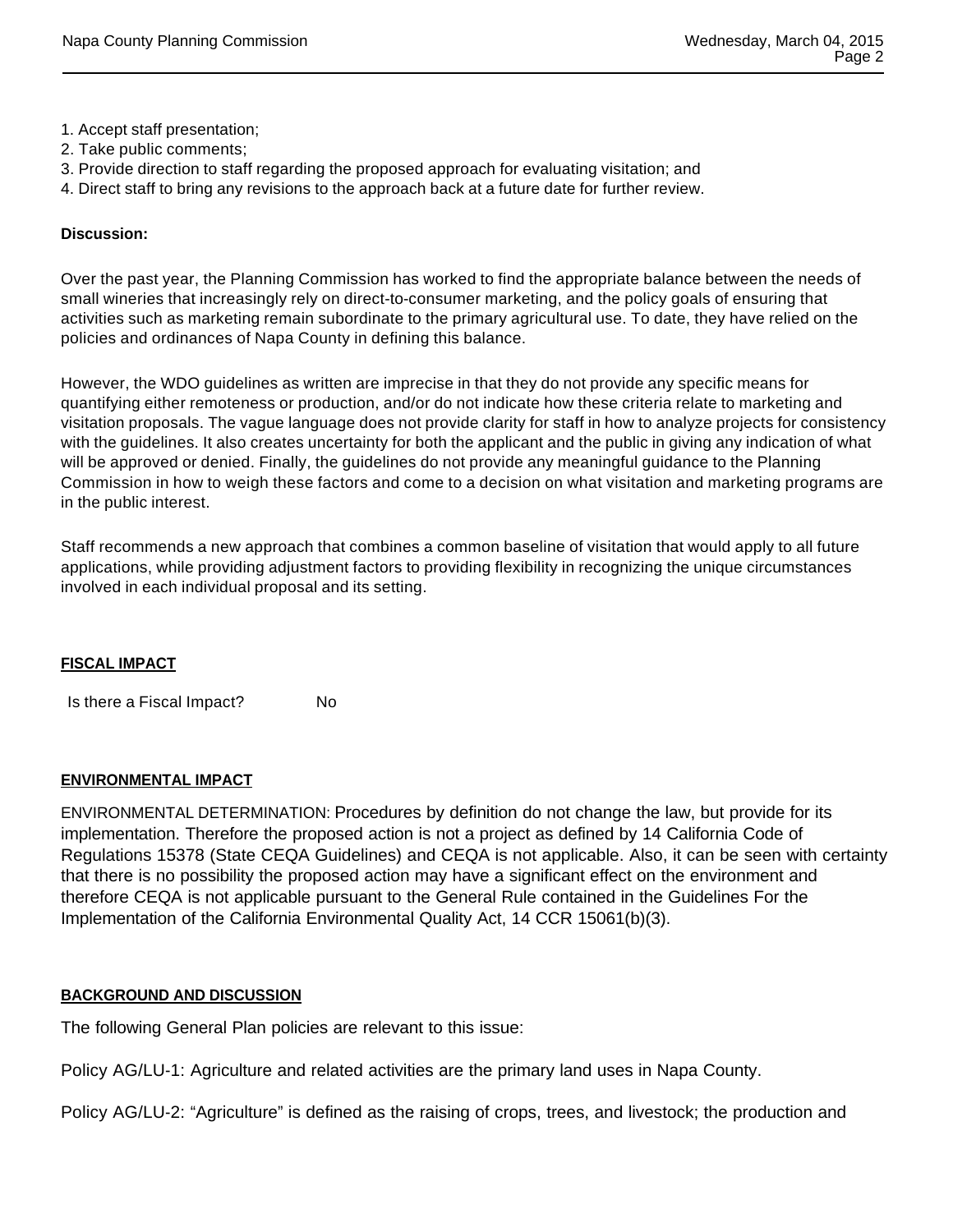processing of agricultural products; and related marketing, sales and other accessory uses. Agriculture also includes farm management businesses and farm worker housing.

AG/LU-13: … All tours and tastings, retail sales, marketing activities, and non-commercial food service must be accessory to the principal use of the facility as an agricultural processing facility.

The following sections of the County Code are relevant to this issue:

#### 18.08.020 - Accessory use.

"Accessory use" means any use subordinate to the main use and customarily a part thereof. An accessory use must be clearly incidental, related and subordinate to the main use, reasonably compatible with the other principal uses in the zoning district and with the intent of the zoning district, and cannot change the character of the main use. Unless provided otherwise in this title, accessory uses may be conducted in the primary structure or in structures other than the primary structure. Where the zoning regulations applicable to a zoning district specifically identify the accessory uses which are permitted in conjunction with a primary use in that zoning district, no other accessory uses in conjunction with the primary use will be permitted in that zoning district. Structures constituting an accessory use that are related to a winery are further limited to the extent provided by Section 18.104.200.

### 18.08.620 - Tours and tastings.

"Tours and tastings" means tours of the winery and/or tastings of wine, where such tours and tastings are limited to persons who have made unsolicited prior appointments for tours or tastings. Tours and tastings may include food and wine pairings, where all such food service is provided without charge except to the extent of cost recovery and is incidental to the tasting of wine. Food service may not involve menu options and meal service such that the winery functions as a café or restaurant.

#### 18.08.370 - Marketing of wine.

"Marketing of wine" means any activity of a winery which is conducted at the winery on a prearranged basis for the education and development of customers and potential customers with respect to wine which can be sold at the winery on a retail basis pursuant to Chapters 18.16 and 18.20. Marketing of wine may include cultural and social events directly related to the education and development of customers and potential customers provided such events are clearly incidental, related and subordinate to the primary use of the winery. Marketing of wine may include food service, including food and wine pairings, where all such food service is provided without charge except to the extent of cost recovery.

Business events are similar to cultural and social events, in that they will only be considered as "marketing of wine" if they are directly related to the education and development of customers and potential customers of the winery and are part of a marketing plan approved as part of the winery's use permit. Marketing plans in their totality must remain "clearly incidental, related and subordinate to the primary operation of the winery as a production facility" (subsection (G)(5) of Sections 18.16.030 and subsection (I)(5) of 18.20.030). To be considered directly related to the education and development of customers or potential customers of the winery, business events must be conducted at no charge except to the extent of recovery of variable costs, and any business content unrelated to wine must be limited. Careful consideration shall be given to the intent of the event, the proportion of the business event's non-wine-related content, and the intensity of the overall marketing plan.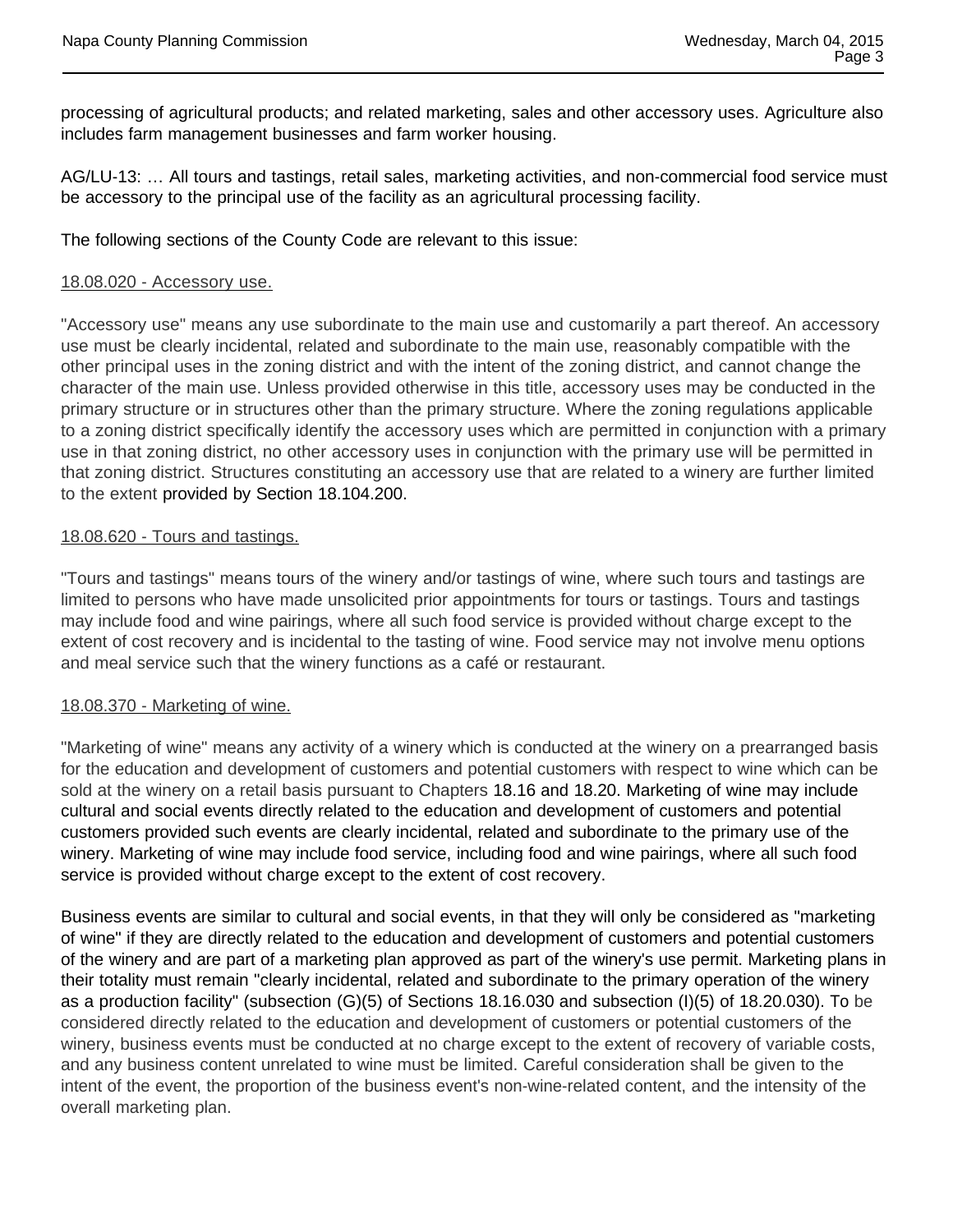On May 11, 2010, the Board of Supervisors adopted Resolution No. 2010-48 by a 3-2 vote, establishing interpretive guidance on marketing activities for wineries. Section III of the guidelines states:

To ensure that the intensity of winery activities is appropriately scaled, the County considers the remoteness of the location and the amount of wine to be produced at a facility when reviewing use permit proposals, and endeavors to ensure a direct relationship between access constraints and onsite marketing and visitation programs.

The guidelines require the Commission to limit the amount of visitation proposed in a winery application based on two factors: (1) the remoteness and accessibility of a winery; and (2) the amount of wine production allowed. While each application must be considered on a case-by-case basis and decided on its unique merits and circumstances, the guidelines direct the Commission to "appropriately scale" the intensity of winery activities. This implies that winery proposals should be compared to other existing and proposed wineries within the context of the two factors mentioned above.

With regards to the first criterion of location, 258 wineries (58.4%) in the unincorporated area are located in the hillside areas bordering the valley, on AW (Agricultural Watershed) zoned land. There are 170 wineries (38.5%) located on the valley floor in AP (Agricultural Preserve) zoned land. The remaining 14 wineries (3.2%) are located in the AIASP (Airport Industrial Area Specific Plan). However, the hillsides only account for 17.8 percent of the total permitted production capacity. The valley floor has 40.9 percent of production capacity, with the remaining 41.3 percent located in the AIASP. Similarly, if tastings are combined with marketing events, wineries in the AW zone account for 36.4 percent of all permitted annual visitation. Wineries in the AP zone have 62.5 of allowed visitation, while the remaining 1.1 percent of visitation occurs in the AIASP.

Generally speaking, smaller wineries are located in the hill areas, while the larger facilities tend to be located on the valley floor. The median production for wineries in the AW zone is 20,000 gallons. The average permitted production is 77,513 gallons. The median permitted visitation in the AW zone is 1,700 annually. The average is 10,283 annual visitors. It should be noted, that wineries in the AW zone include those located in Carneros, south valley, and Jamieson Canyon. Larger wineries in these areas tend to skew the data for the hillside areas.

Nevertheless, even with the skewed data, the valley floor clearly has much larger and more intensive wineries. The median production for wineries in the AP zone is 50,000 gallons, while the average permitted production is 276,276 gallons. The median permitted visitation in the AP zone is 7,254. The average is 26,959 annual visitors.

As a result, the Commission has historically approved much lower permitted levels of production and visitation for wineries in those areas of the County that are more remote and/or are serviced by local streets with limited road capacity.

Concerning the second criterion, staff has provided a broad review of production, referenced to visitation. Visitation here includes the total annual number of visitors allowed for both tasting and marketing events. The levels of visitation were assumed by dividing the existing winery database in approximate quintiles (20 percent cohorts) and providing the relevant data for each category, as follows: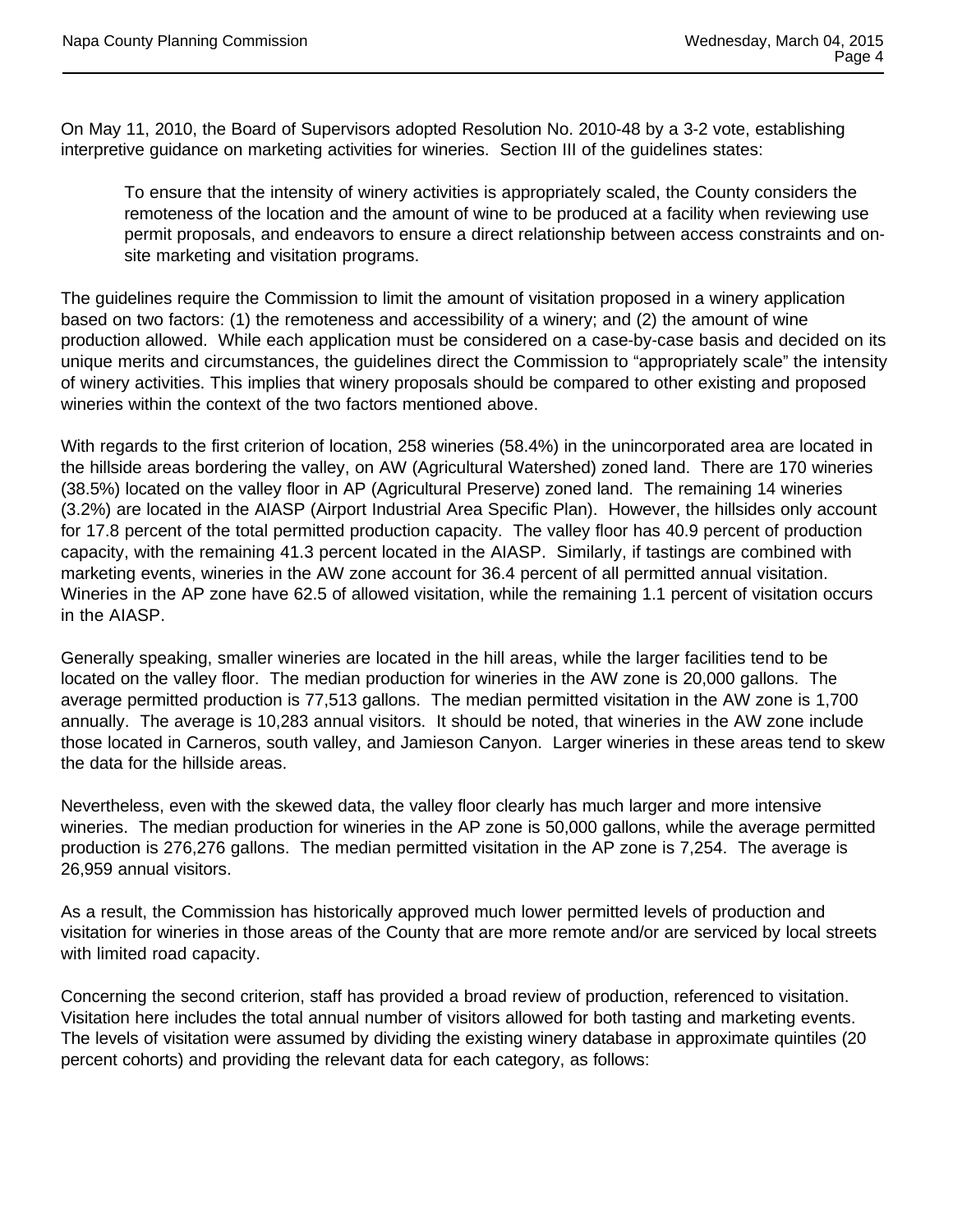| Permitted total<br>annual visitation | Number of<br>wineries<br>(percentage of<br>total wineries) | Range of permitted<br>production | Average permitted<br>production | Median<br>permitted<br>production |
|--------------------------------------|------------------------------------------------------------|----------------------------------|---------------------------------|-----------------------------------|
| $0 - 200$                            | 82 (18.6%)                                                 | $0 - 880,000$                    | 44,074                          | 20,000                            |
| $201 - 1,400$                        | 90 (20.4%)                                                 | $0 - 315,000$                    | 28,630                          | 20,000                            |
| $1,401 - 5,000$                      | 92 (20.8%)                                                 | 1,500 - 12,520,000               | 136,087                         | 21,250                            |
| $5,001 - 15,000$                     | 87 (19.7%)                                                 | 5,000 - 44,500,000               | 581,341                         | 48,000                            |
| 15,001 - 539,688                     | 91 (20.6%)                                                 | 10,000 - 4,000,000               | 451,814                         | 160,000                           |

It appears from the table above that assuming production to be based on visitation produces only a weak correlation, and then only at very high levels of total annual visitation. However, if it is assumed that visitation depends on the amount of correlation, a very different picture emerges, as follows:

| Permitted annual<br>production | Number of wineries<br>(percentage of total<br>wineries) | Range of allowed<br>total annual<br>visitation | Average<br>permitted<br>visitation | Median<br>permitted<br>visitation |
|--------------------------------|---------------------------------------------------------|------------------------------------------------|------------------------------------|-----------------------------------|
| $0 - 15,000$                   | 97 (21.9%)                                              | $0 - 18,470$                                   | 1,610                              | 520                               |
| 15,001 - 20,000                | 102 (23.1%)                                             | $0 - 22,448$                                   | 2,515                              | 970                               |
| $20,001 - 50,000$              | 103 (23.3%)                                             | $0 - 103,620$                                  | 6,816                              | 3,435                             |
| $50,001 - 200,000$             | 86 (19.5%)                                              | $0 - 539,688$                                  | 28,401                             | 11,924                            |
| 200,001 - 44,500,000           | 54 (12.2%)                                              | $0 - 256,700$                                  | 67,393                             | 37,000                            |

In contrast to the first table, there is a clear increase in levels of allowed visitation as permitted production also increases. What is less clear, however, is how or to what degree the two measurements relate to one another.

Consequently, the Planning Commission has expressed an interest in developing a more refined process for evaluating proposed visitation and marketing proposals. Based on discussions in prior Commission hearings, as well as working with individual Commission members, staff proposes the following conceptual approach. The proposed method creates a common measurement for directly comparing all winery proposals. However, it avoids the tendency for rules to create a "one size fits all" standard, by providing flexibility that recognizes the unique circumstances involved in each individual application.

The first step towards new guidelines would be to create a baseline. One option would be to use either average or median of the permitted annual production for other wineries within a standard range (plus or minus 5 or 10 percent) of amount of production being proposed. For instance, if a new winery application proposed 100,000 gallons of annual production, the average or median would be taken from all other existing wineries between 95,000 and 105,000 gallons of production (if a 5% range is used); or between 90,000 and 110,000 gallons of production (if a 10% range is used).

Alternatively, the December 2014 "Travel Behavior Study" published by the Napa County Transportation and Planning Agency (NCTPA) found correlations between the amount of wine produced and the amount of traffic trips generated. The study estimated that between 0.56 and 0.98 people per day visit a winery for each 1,000 gallons of wine produced. That equates out to between 199 and 349 people per year. A mid-range of 275 people per year (including both marketing and tastings) per 1,000 gallons of production could be used as a baseline, as could either the high or low estimates.